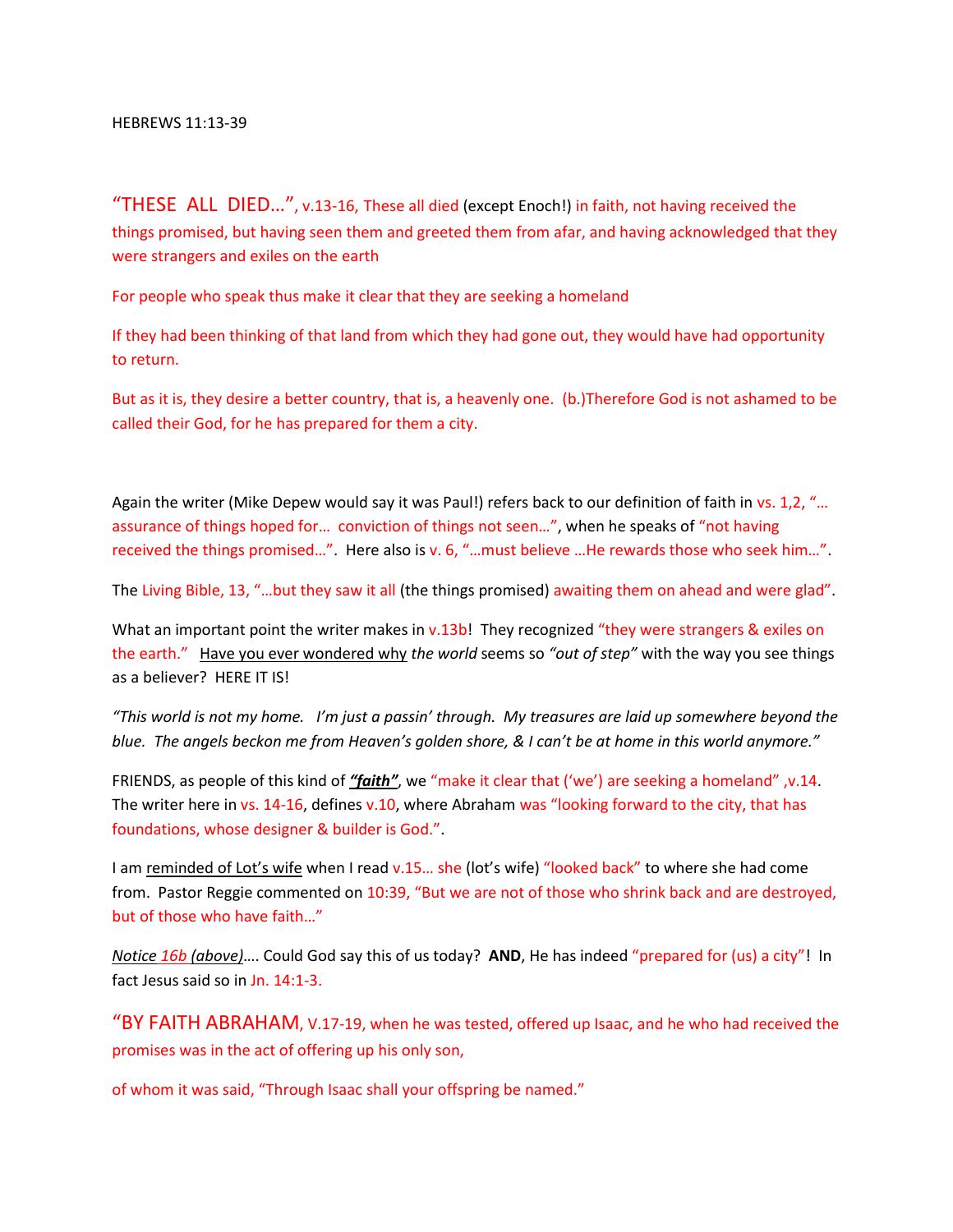v.19, "He considered that God was able even to raise him from the dead, from which, figuratively speaking, he did receive him back."

We've seen Abraham in vs.8-10, "looking forward to a city". But now…. God seems to be taking away the heir He had promised. Here (& with other characters in scripture) God is *"testing"* the faith of Abraham. Again we come to one of those times when God may "hurt" one of His children—but never with the intention to "harm" us. How could these instructions from God fit into God's promise of v.18 "…through Isaac shall your offspring be named."? Abraham did not know…. but he trusted & obeyed God.

Notice v.19.

BY FAITH ISAAC, v20, invoked future blessings on Jacob and Esau."

Referring back to Gen. 27:1-45, the ESV foot note says, "These predictive *future blessings* demonstrate Isaac's hope for the future."

You may remember this was no normal run-of-the-mill blessing! This was the occasion when Rebekah conspired with Jacob to have Isaac bless Jacob instead of Esau. It was time for the first-born son to receive his blessing… & that should have gone to Esau. Jacob sneaked in ahead of his brother & pretended to be Esau. Their dad, Isaac, being old & blind, gave the blessing to Jacob.

BY FAITH JACOB, V.21, when dying blessed each of the sons of Joseph." In a similar way, Jacob the father is giving his blessings to his children, & grandchildren through Joseph. Like Isaac, Jacob's blessings were based (by faith!) on the future hope they both had…. that God would fulfill His promise to Abraham, to make of him a great nation… & that the nations of the world would be blessed, Gen. 12:3.

Interestingly enough, this blessing also had a twist to it. When Joseph brought Ephraim & Manasseh to be blessed, he placed them before his father with Manasseh in a position to receive Jacob's right hand, & the blessing to the first-born. However, Jacob crossed his hands to put his right hand on Ephraim.

With both Isaac & Jacob, we see how God works His sovereign will, even though it may seem to go against the *"tradition"* of the eldest son receiving the greater blessing!

# By faith Joseph, v. 22, at the end of his life, made mention of the exodus of the Israelites and gave directions concerning his bones."

Referring to Gen.50:24, 25, Joseph spoke of the day when God would deliver Israel from Egypt. According to v. 24, Joseph believed God would return the people of Israel to the homeland He had promised to Abraham, Isaac, & Jacob. "By faith" in that promise, he asked his children to "carry up" his bones, back to their homeland.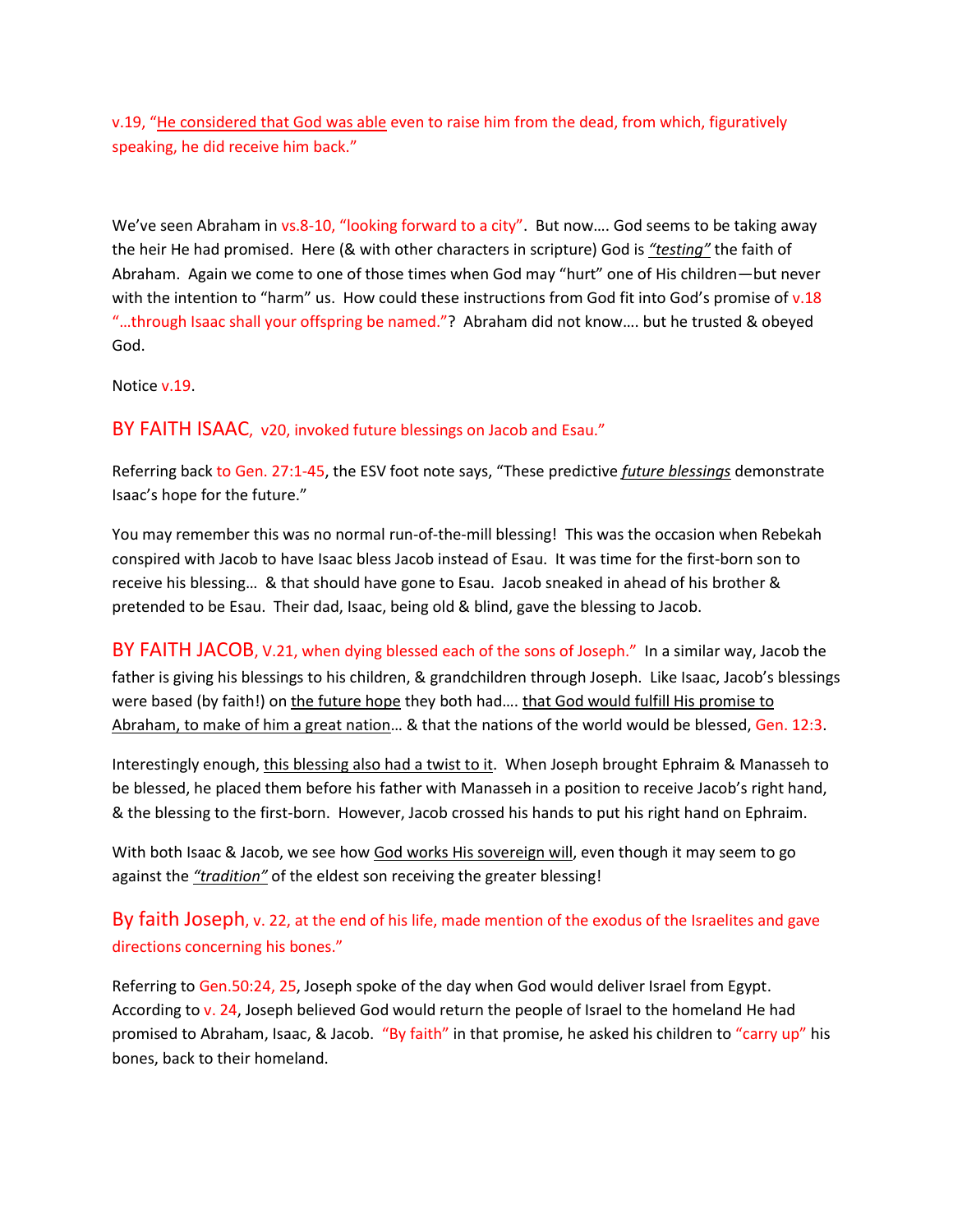By faith Moses, v. 23-28, when he was born, was hidden for three months by his parents, because they saw that the child was beautiful, and they were not afraid of the king's edict

By faith Moses, when he was grown up, refused to be called the son of Pharaoh's daughter,

choosing rather to be mistreated with the people of God than to enjoy the fleeting pleasures of sin.

He considered the reproach of Christ greater wealth than the treasures of Egypt, for he was looking to the reward

By faith he left Egypt, not being afraid of the anger of the king, for he endured as seeing him who is invisible

By faith he kept the Passover and sprinkled the blood, so that the Destroyer of the firstborn might not touch them."

Actually, v. 23 speaks of the faith of Moses' parents. Ex.2, tells us that after 3 months his mother placed Moses in a basket… *& the rest is history!* **By faith** they went against "the kings' edict", v23 of our text, believing God had something special in store for Moses.

Moses' "faith story" is spoken of in vs. 24-28. Reading that he "chose" God's people rather than the "fleeting pleasure of sin", reminds me of Joshua's challenge to Israel, "Choose you this day whom you will serve, but for me & my house…", Josh.24.

When the writer speaks in v.26 of the "reproaches of Christ", he is speaking of Moses suffering on behalf of the people of Israel in a similar way that Christ suffered on behalf of the people of God.

v.27,"By faith he was hidden… by faith he refused to be called the son of Pharoah's daughter… by faith he left Egypt,… v.28, "By faith he kept the Passover (the original one). As with all these "heroes of the faith" in chapter 11, Moses "walked by faith, & not by sight", 2 Cor.5:7.

By faith the people, v.29, crossed the Red Sea as on dry land, but the Egyptians, when they attempted to do the same, were drowned."

Hearing God's instruction through Moses, Ex.14:15-18, "the people" stepped into the dry bed of the Red Sea… can you image the experience! Yes, the ground was dry, but to your left & to your right there is a wall of water!

The Egyptian soldiers "trying to do the same", reminds me of a NT story, Acts 17:14, when God was doing great miracles through Paul. Some "itinerant Jewish exorcists" tried to cast evil spirits from a person, "saying, I adjure you by the Jesus whom Paul proclaims". The evil spirits answered, "Jesus I know and Paul I recognize but who are you?" The man who had the evil spirits, "leaped on them...and overpowered them, so that they fled". Trying to do the work of God without the Spirit of God will bring similar consequences. Egypt's soldiers died… these exorcists were beaten.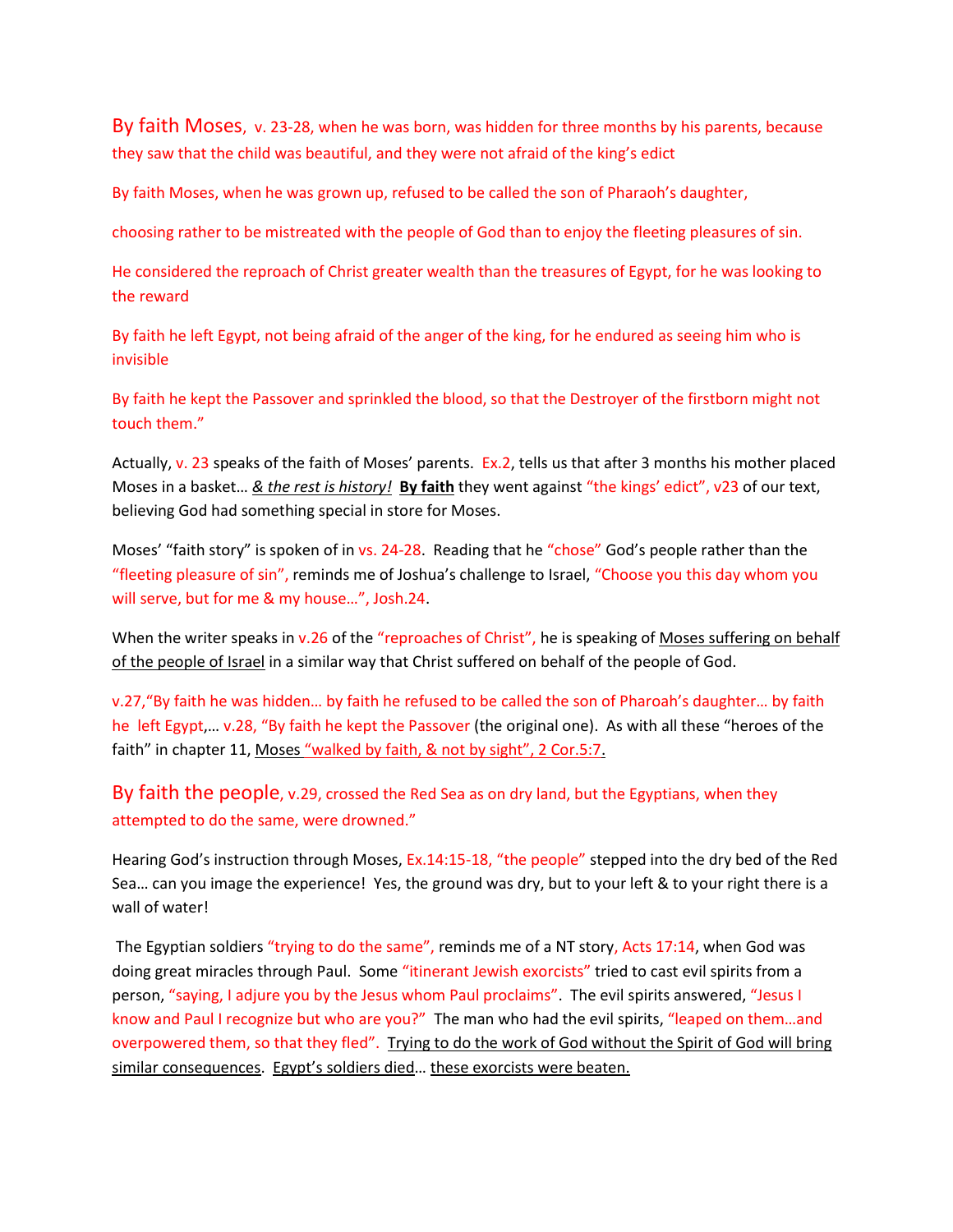### By faith the walls of Jericho, v.30, "fell down after they had been encircled for seven days.".

Again, & again, we see **f-a-i-t-h**, spelled out by *obedience* to the Word of God. Nowhere else in human history do we see such a strategy in combat! "March around your enemy once a day for 7 days, & then on the  $7<sup>th</sup>$  day, do so 7 times & have the priests blow the trumpets."

I served in the USMC for 4 years in the band, playing a tuba! We were never told of this strategy. Maybe things would have gone better during my last year in Vietnam if we had tried this battle plan!!

## By faith Rahab, v.31, "the prostitute did not perish with those who were disobedient, because she had given a friendly welcome to the spies".

Actually "a friendly welcome", doesn't fully describe Rahab's actions. Josh. 2, begins the story of the 2 spies being sent into Jericho to gather intelligence about the area to be conquered. The men were led by God to Rahab's residence…. to a person who "by faith" knew (& acted on that knowledge), Jericho was going to fall to Israel. She **did** "welcome" them… & "told" them the fear that gripped the city… "hid them" from the authorities… & "helped them escape".

We don't know for sure, but maybe Rahab ran a local inn for travelers. No suggestion is made that there was any wrongful behavior with Rahab. In fact Rahab went on to become one of the mothers in the human lineage of Jesus Christ (because of her faith & obedience)!

#### And what more, v.32, "shall I say? For time would fail me to tell of…

**Gideon**… , from the "weakest clan of Manasseh, & I am least in my father's house," Judg.6:15. His testing the waters (pun intended) with a fleece probably spoke of his faith being about the size of a "mustard seed", Mt.17:20.

**Barak**..., whose claim to fame was that he would not go into battle against Israel's enemies unless Deborah, the prophetess & judge would go with him, Judg.4:6. *Faith?* Yes, but again, "a mustard seed faith".

#### **Samson**… Judg.13:24

**Jephthah**… Judg. 11:1, a Gileadite was a mighty warrior, but he was the son of a prostitute". Have you ever known a person with this name? I have-a TN parolee! As a result of his heritage, his family ran him off. V. 3, "…worthless fellows collected around Jephthah & went out with him". **But** when the Ammonites came to fight Gilead, they called him back to lead them in battle!!

#### **David**… 1 Sam. 16:1

### **Samuel**… 1 Sam.1:20

**The prophets**, vs.33-35a, … just average people in Israel, who believed God, & obeyed. The focus in these verses should remain on the f-a-i-t-h of these believers, & not on their deeds.